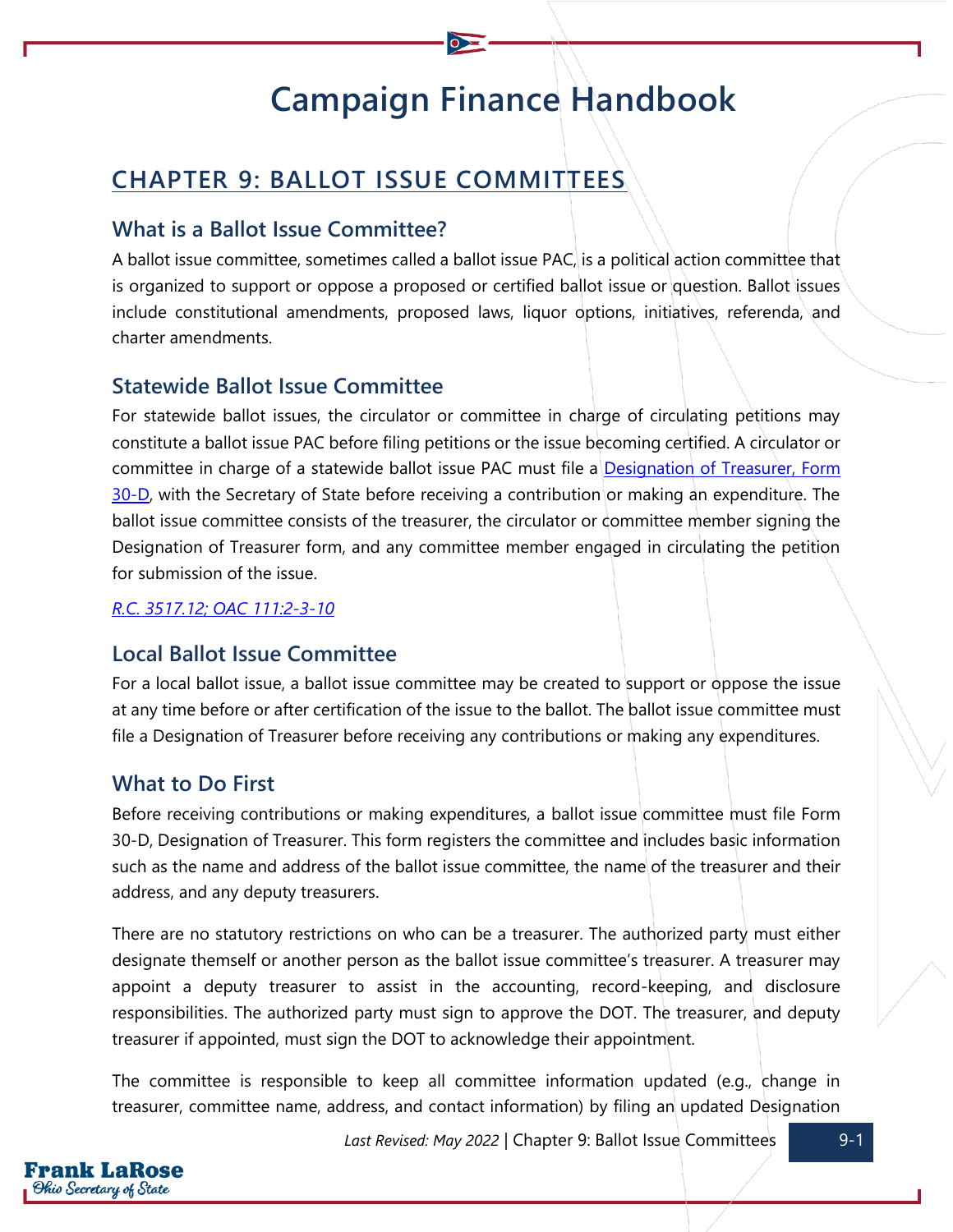of Treasurer. This form must be completed in entirety each time it is filed, including all applicable signatures.

 $\bullet$ 

#### *[R.C. 3517.081,](https://codes.ohio.gov/ohio-revised-code/section-3517.081) [3517.10\(D\)](https://codes.ohio.gov/ohio-revised-code/section-3517.10)*

# **Where to File Reports**

A ballot issue committee formed to support or oppose a statewide ballot issue must register and file with the Secretary of State's Office. A committee formed to support or oppose an issue or question that is submitted only to the electors within one county must register and file with the board of elections in that county. If the same issue or question is submitted to the electors in a subdivision or district in more than one county, then the committee must register and file at the board of elections in the most populous county in that subdivision or district.

#### **When to File Reports**

Ballot issue committee report filing deadlines are based on the nature and timing of the activity in which the committee engages in relation to any election. All mailed reports must be physically received by the Secretary of State or a board of elections to meet the filing deadline requirement. A report postmarked, but not received, by the deadline is a late filing and must be referred to the Ohio Elections Commission.

The purpose of a contribution to a ballot issue committee and the committee's use of its contributions determines when a report will be required. A ballot issue committee must file preand post-election reports based on whether the ballot issue committee received contributions or used its contributions to influence a particular election. The need to file a pre- or post-election report exists only when the ballot issue committee receives contributions or makes expenditures to support or oppose an issue appearing on a ballot.

#### *[R.C. 3517.10,](https://codes.ohio.gov/ohio-revised-code/section-3517.10) [3517.01\(C\)\(5\)](https://codes.ohio.gov/ohio-revised-code/section-3517.01)*

#### **Reporting Deadlines:**

A ballot issue committee must file a **pre-election report** by 4 p.m. on the 12<sup>th</sup> day before an election (primary, general, or special) if the ballot issue committee spent or received \$1,000 or more to influence a ballot issue in that election between the time the last report was filed and the  $20<sup>th</sup>$  day before the election. The \$1,000 threshold includes monetary and in-kind contributions, along with the value of any new loans received during the reporting period.

#### *[R.C. 3517.10\(A\)\(1\)](https://codes.ohio.gov/ohio-revised-code/section-3517.10)*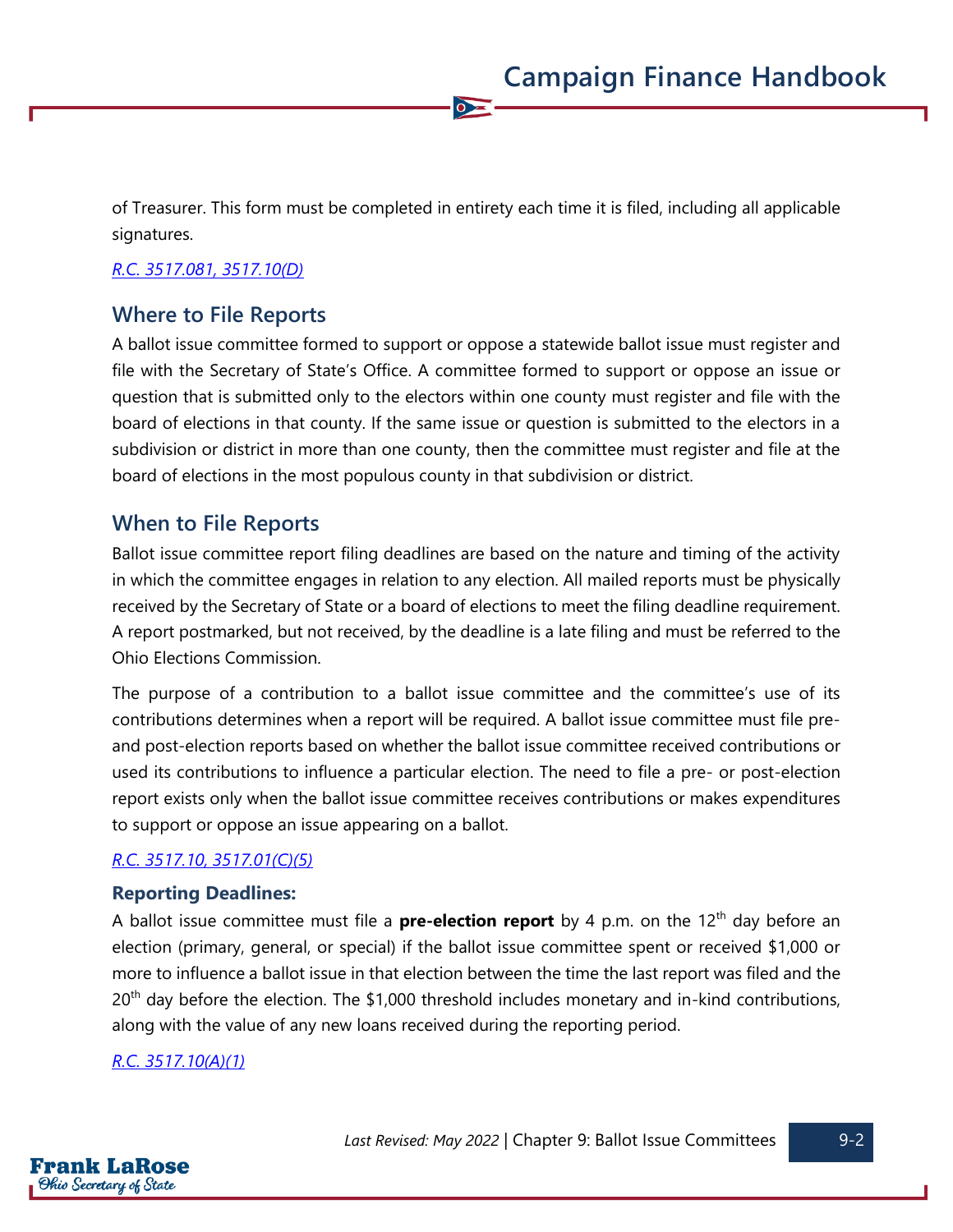A ballot issue committee must file a **post-election report** by 4 p.m. on the 38th day after the election if the ballot issue committee received contributions or made expenditures to influence a ballot issue in that election between the time the last report was filed and the  $31<sup>st</sup>$  day after the election.

 $\overline{\bullet}$ 

#### *[R.C. 3517.10\(A\)\(2\)](https://codes.ohio.gov/ohio-revised-code/section-3517.10)*

A ballot issue committee must file a **semiannual report** by 4 p.m. on the last business day of July if the ballot issue committee was not required to file a report after the immediately preceding primary election. A semiannual report should reflect all activity since the last report through June 30 and should reflect only the activity that has occurred since the last report was filed.

#### *[R.C. 3517.10\(A\)\(4\)](https://codes.ohio.gov/ohio-revised-code/section-3517.10)*

A ballot issue committee must file an **annual report** by 4 p.m. on the last business day of January if the ballot issue committee was not required to file a report after the immediately preceding general election. An annual report should reflect all activity since the last report through December 31 and should reflect only the activity that occurred since the previous report was filed.

#### *[R.C. 3517.10\(A\)\(3\)](https://codes.ohio.gov/ohio-revised-code/section-3517.10)*

The rules described in the pre- and post-election sections apply no matter when an election is held. For example, a ballot issue committee may have activity to influence a special election in February, a statewide primary in May, or a municipal primary in September. Based on the committee's activity, any of these elections can trigger the "12-day before" or "38-day after" filing requirements.

#### [R.C. 3517.01\(C\)\(5\) & \(6\)](https://codes.ohio.gov/ohio-revised-code/section-3517.01)

#### **Report Forms**

All reporting forms, along with instructions for their use, are available at the Secretary of State's [website](https://www.ohiosos.gov/campaign-finance/filing-forms/)[.OhioSoS.gov](https://www.ohiosos.gov/elections/elections-officials/forms-petitions/)

Ballot issue committees not required to file electronically may download, complete, and print the forms for their paper filings. Filers may choose to create their own forms for use in paper filing, with the express written approval of the Secretary of State's Office, as long as they are substantially similar to the forms prescribed by the Secretary of State's Office.

#### [OAC 111:2-4-10](https://codes.ohio.gov/ohio-administrative-code/rule-111:2-4-10)

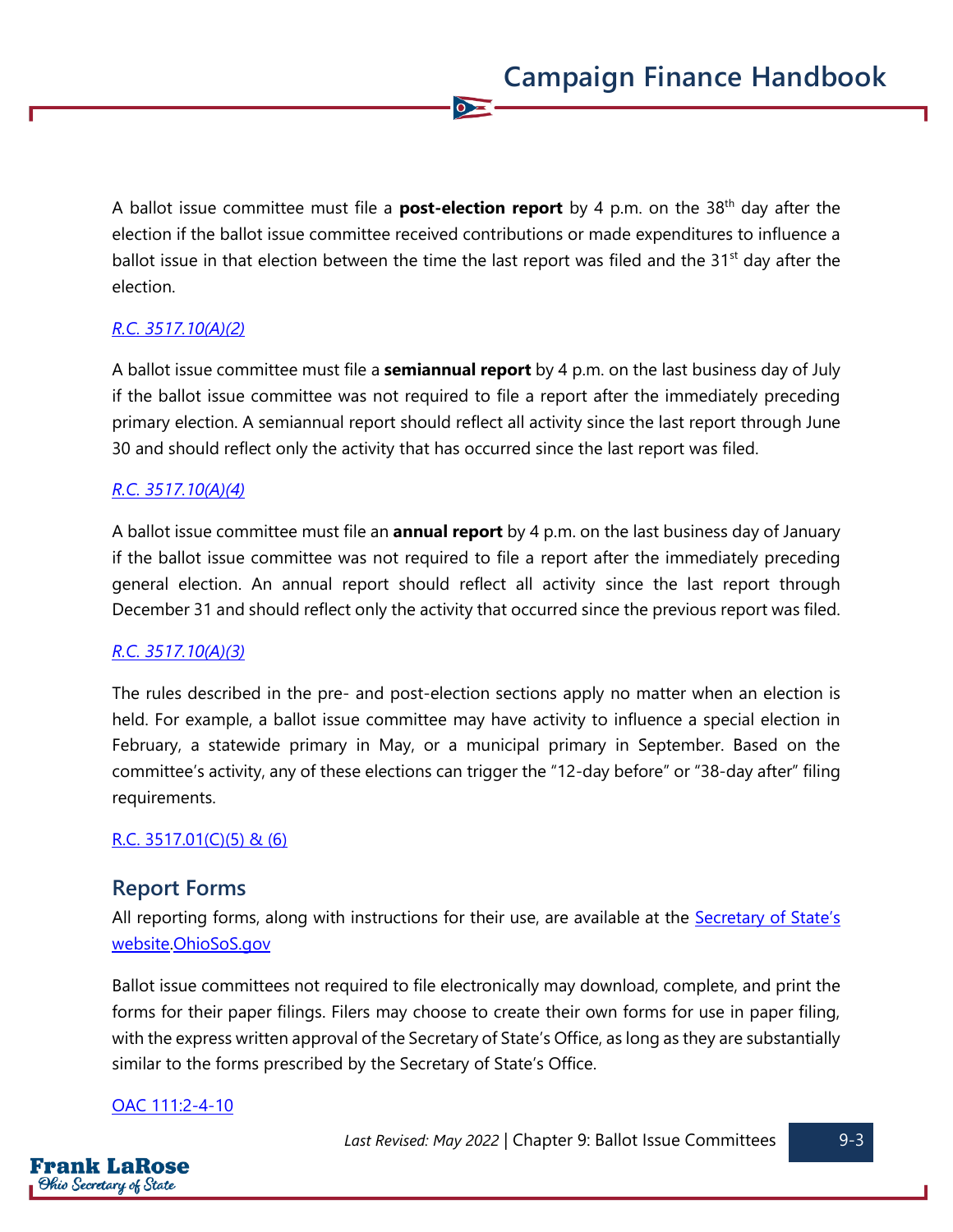Filers seeking the approval of alternative paper forms may direct their request, along with a sample of each of the alternative forms to [CFinance@OhioSoS.gov,](mailto:CFinance@OhioSoS.gov) or to:

 $\bullet$ 

Office of the Ohio Secretary of State Campaign Finance Division 22 North Fourth Street, 15<sup>th</sup> Floor Columbus, Ohio 43215

# **GENERAL RULES**

### **Committee Checks**

Any check that a ballot issue committee uses to make expenditures must contain the full name and address of the committee. Additionally, if the ballot issue committee is assigned a registration number by the Secretary of State, then the committee must also include its assigned registration number on the face of any committee check.

### **Circulator Statements**

A person or group of persons that circulate petitions to try to place an issue on the statewide ballot must file a Statement of Circulator form with the Secretary of State. The form must be filed within 30 days after the petition papers are filed.

#### *[R.C. 3517.12](https://codes.ohio.gov/ohio-revised-code/section-3517.12)*

A person or group of persons that circulate an initiative or referendum petition to be filed with the city auditor or village clerk must file a Statement of Circulator form with the appropriate county board of elections. The form must be filed within 5 days after the petition papers are filed.

#### *[R.C. 731.35](https://codes.ohio.gov/ohio-revised-code/section-731.35)*

#### **Disclaimers**

A ballot issue committee should follow the same disclaimer guidelines as political action committees. See [Chapter 12, Disclaimers,](https://www.ohiosos.gov/globalassets/candidates/cfguide/chapters/chapter12.pdf) for more information about disclaimers.

#### *[R.C. 3517.20](https://codes.ohio.gov/ohio-revised-code/section-3517.20)*

Frank LaRose **Ohio Secretary of State**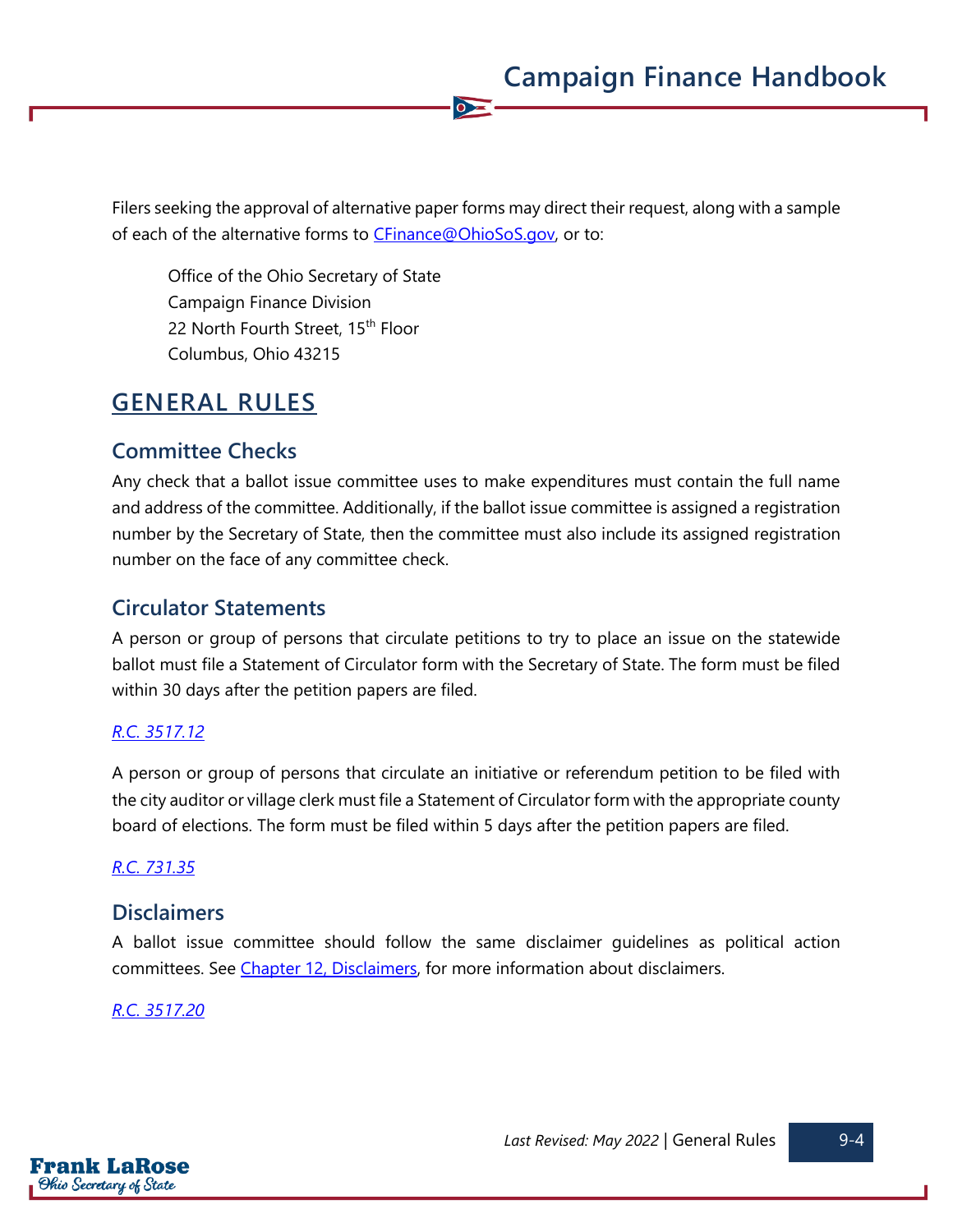# **Registration Number**

A ballot issue committee formed to support or oppose a statewide issue or question will be assigned a registration number by the Secretary of State's Office. Every report submitted and every check issued from a statewide ballot issue committee must bear this registration number.

 $\overline{\bullet}$ 

# **Treasurer Duties and Liability**

The treasurer and any appointed deputy treasurer of a ballot issue committee are legally responsible for campaign finance reporting requirements. The treasurer is appointed by an authorized representative of the committee and must keep detailed records of everything received, given, or expended. A treasurer may appoint a deputy treasurer to assist in the accounting, record-keeping, and disclosure responsibilities.

Each report must contain a statement that the report is complete and accurate, subject to the penalty for election falsification (a felony of the fifth degree). Reports must be signed by the treasurer or a deputy treasurer. The treasurer must retain accurate records of all activity for six years.

#### *[R.C. 3517.081,](https://codes.ohio.gov/ohio-revised-code/section-3517.081) [3517.10,](https://codes.ohio.gov/ohio-revised-code/section-3517.10) [3517.13,](https://codes.ohio.gov/ohio-revised-code/section-3517.13) [3517.992\(A\),](https://codes.ohio.gov/ohio-revised-code/section-3517.992) [3599.36;](https://codes.ohio.gov/ohio-revised-code/section-3599.36) [OAC 111:2-4-11,](https://codes.ohio.gov/ohio-administrative-code/rule-111:2-4-11) [111:2-4-13](https://codes.ohio.gov/ohio-administrative-code/rule-111:2-4-13)*

# **Keeping Reports in Balance**

Errors and mistakes in the report can easily affect the balance on hand (Line 6) on a report's cover page, causing it to be incorrect. A treasurer should take two easy steps to avoid or detect potential problems in the report. First, when a report is completed, the balance on hand (Line 6) on the cover page should equal the balance listed on the committee's bank account statement. If the treasurer has reported all the necessary contributions and expenditures (including service charges, interest, and voided checks), then these balance figures should be the same. Second, the treasurer should ensure the statements received from the bank are balanced against the committee's reports in a regular and timely fashion. These two steps will go a long way to help a treasurer ensure that no contribution or expenditure information is incorrect or has been omitted.

# **CONTRIBUTIONS**

Generally, the ballot issue committee must disclose the value of all contributions it receives. All contributions must be separately itemized, except for those received at a fundraising event or payroll deductions aggregating less than \$25 per individual per calendar year. The primary elements for complete disclosure of a contribution are: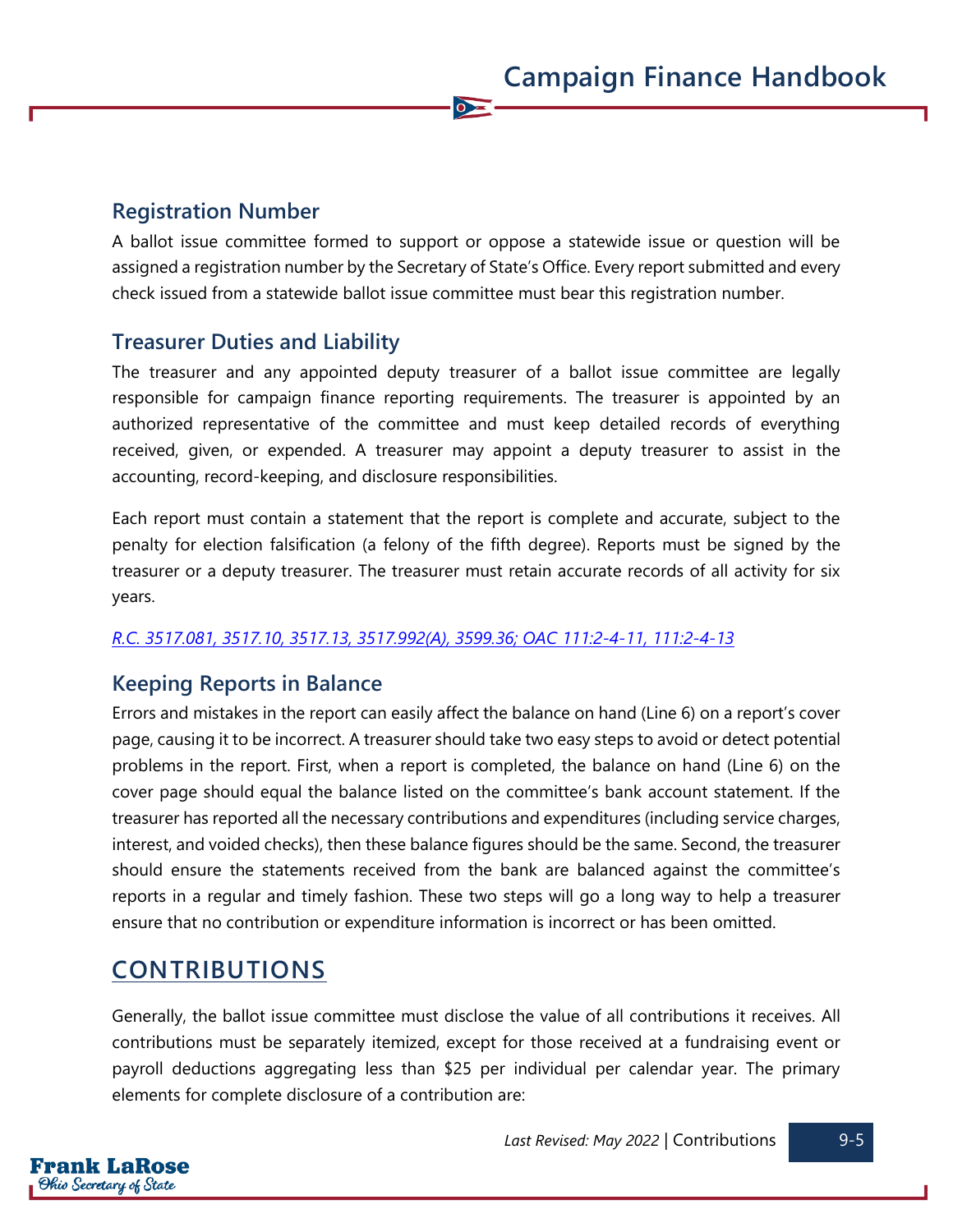- The name of the contributor;
- The address of the contributor;
- The date of the contribution; and
- The amount of the contribution.

# **Corporate / Labor Organization Contributions**

Ballot issue committees may accept direct corporate and labor organization contributions. Aside from the committee's reporting requirements, corporate and labor organization contributors are required to disclose their activity by filing a Form 30-B-1, Contributions from a Corporation or [Labor Organization Supporting](https://www.ohiosos.gov/globalassets/candidates/forms/30b1.pdf) or Opposing Ballot Issues. The corporation or labor organization must file by the same deadlines and at the same filing location as the ballot issue committee. See [Chapter 10, Business and Labor Organizations,](https://www.ohiosos.gov/globalassets/candidates/cfguide/chapters/chapter10.pdf) for more information about filing requirements.

 $\bullet$ 

#### *[R.C. 3599.03](https://codes.ohio.gov/ohio-revised-code/section-3599.03)*

# **Contribution Limits**

Ballot issue committees make no contributions to or expenditures on behalf of a political party, campaign committee, legislative campaign fund, political action committee, or political contributing entity and are not subject to contribution limits.

#### *[R.C. 3517.102\(D\)\(2\)](https://codes.ohio.gov/ohio-revised-code/section-3517.102)*

#### **Anonymous Contributions**

Contributors may not remain anonymous by request. If a donor does not want to be identified, the contribution is not truly anonymous, and the ballot issue committee should not accept the contribution. In all events, if an anonymous contribution is received, the committee must make best efforts to identify the donor. If that effort does not succeed, the contribution should have an explanation of the circumstances that caused it to be anonymous and a description of the efforts made to determine the donor's identity. This information should appear in the address portion of [Form 31-A, Statement of Contributions Received,](https://www.ohiosos.gov/globalassets/candidates/forms/31a.pdf) [Form 31-E, Statement of Contributions Received](https://www.ohiosos.gov/globalassets/candidates/forms/31e.pdf)  [at a Social or Fund-Raising Event,](https://www.ohiosos.gov/globalassets/candidates/forms/31e.pdf) or attached to the report as supplemental documentation.

#### *[R.C. 3517.10 \(C\)\(2\)](https://codes.ohio.gov/ohio-revised-code/section-3517.10)*

### **Cash Contribution Limits**

A contributor may not give more than \$100 per election in cash. Cash means coined or paper money designated as legal tender and circulated from hand to hand. If a contribution exceeds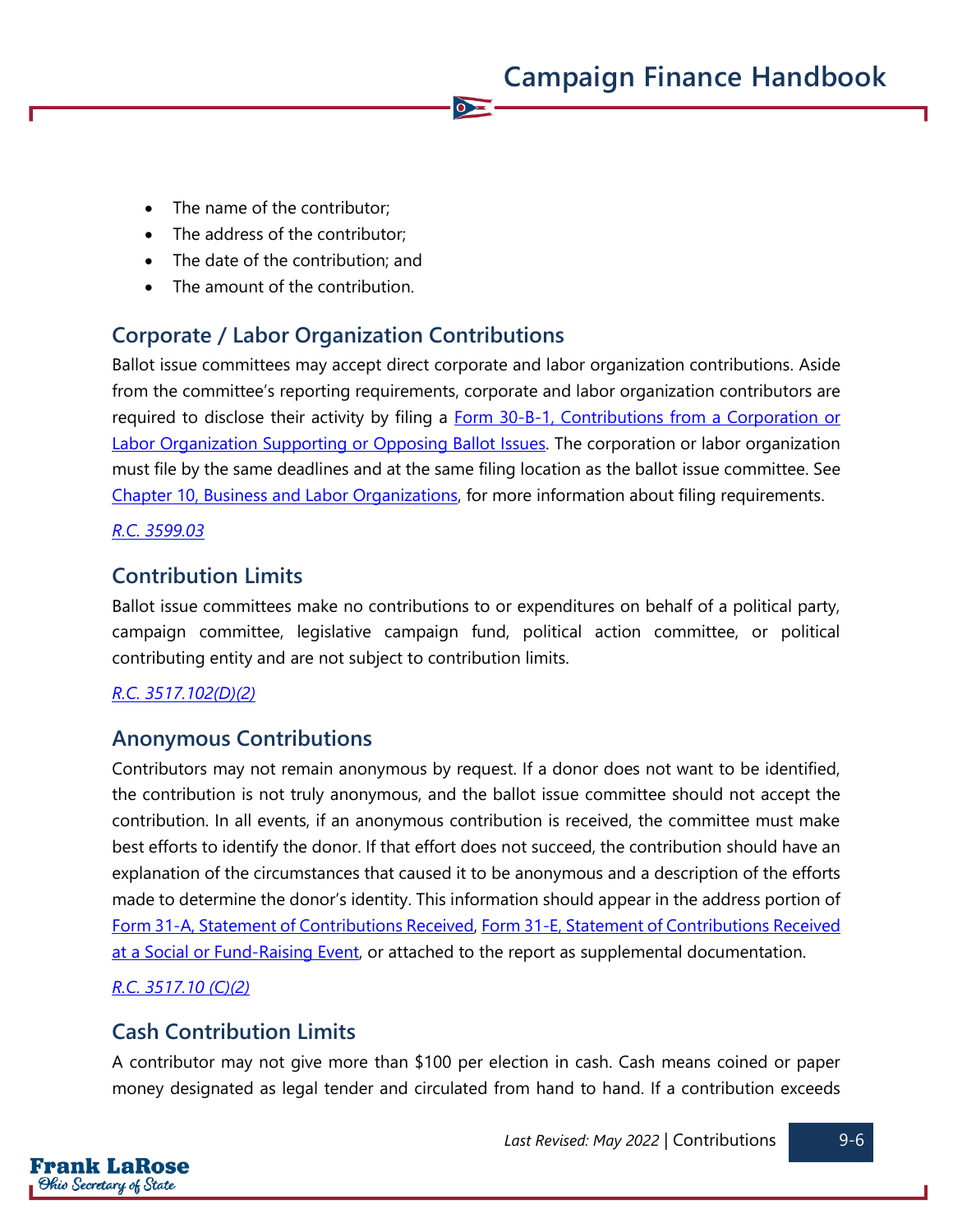this amount, the recipient must issue a refund of the amount over the \$100 limit. The full amount of the contribution received and deposited must be disclosed on the appropriate campaign finance report forms as well as the offsetting refund expenditure issued.

 $\bullet$ 

#### *[R.C. 3517.13\(F\);](https://codes.ohio.gov/ohio-revised-code/section-3517.13) [OAC 111:2-4-05](https://codes.ohio.gov/ohio-administrative-code/rule-111:2-4-05)*

#### **Fund-Raiser Exemption**

A ballot issue committee must report the name, address, date, and amount for each contribution received. This detail must be provided with each report filed. One exception to that rule is that contributions totaling \$25 or less received at a specific fund-raising activity are not required to be itemized within a report. These contributions may be reported as a single line item with an aggregate amount on Form 31-E, Statement of Contributions Received at a Social or Fund-Raising [Event.](https://www.ohiosos.gov/globalassets/candidates/forms/31e.pdf) Also, in-kind contributions totaling \$325 or less from one contributor at a single fundraising activity are not required to be itemized. These contributions should be reported as a single line item with an aggregate amount on **Form 31-J-1**, Statement of In-Kind Contributions Received. In all events, the treasurer must keep itemized records of all contributions in case such records are requested by the auditing authority.

#### *[R.C. 3517.10\(B\)\(4\)\(e\)](https://codes.ohio.gov/ohio-revised-code/section-3517.10)*

#### **Contributions from Minor Children**

Ballot issue committees are prohibited from accepting contributions from any individual under the age of seven.

#### *[R.C. 3517.102\(C\)\(7\)](https://codes.ohio.gov/ohio-revised-code/section-3517.102)*

#### **Independent Expenditures**

An independent expenditure is an expenditure that is made in support of or in opposition to either a candidate or a ballot issue without the consent of, and not in coordination, cooperation, or consultation with, or at the request or suggestion of the candidate, agent of the candidate, or ballot issue committee. Such expenditures are reported by the entity that makes them, but not by the benefited committee.

#### *[R.C. 3517.01\(C\)\(17\),](https://codes.ohio.gov/ohio-revised-code/section-3517.01) [3517.105;](https://codes.ohio.gov/ohio-revised-code/section-3517.105) [OAC 111:2-2-01,](https://codes.ohio.gov/ohio-administrative-code/rule-111:2-2-01) [111:2-2-02](https://codes.ohio.gov/ohio-administrative-code/rule-111:2-2-02)*

Corporations or labor organizations making independent expenditures in support of or opposition to a ballot issue or question must file Form 30-B-2, Independent Expenditures from a [Corporation or Labor Organization Supporting or Opposing Ballot Issues.](https://www.ohiosos.gov/globalassets/candidates/forms/30b2.pdf) This form must be filed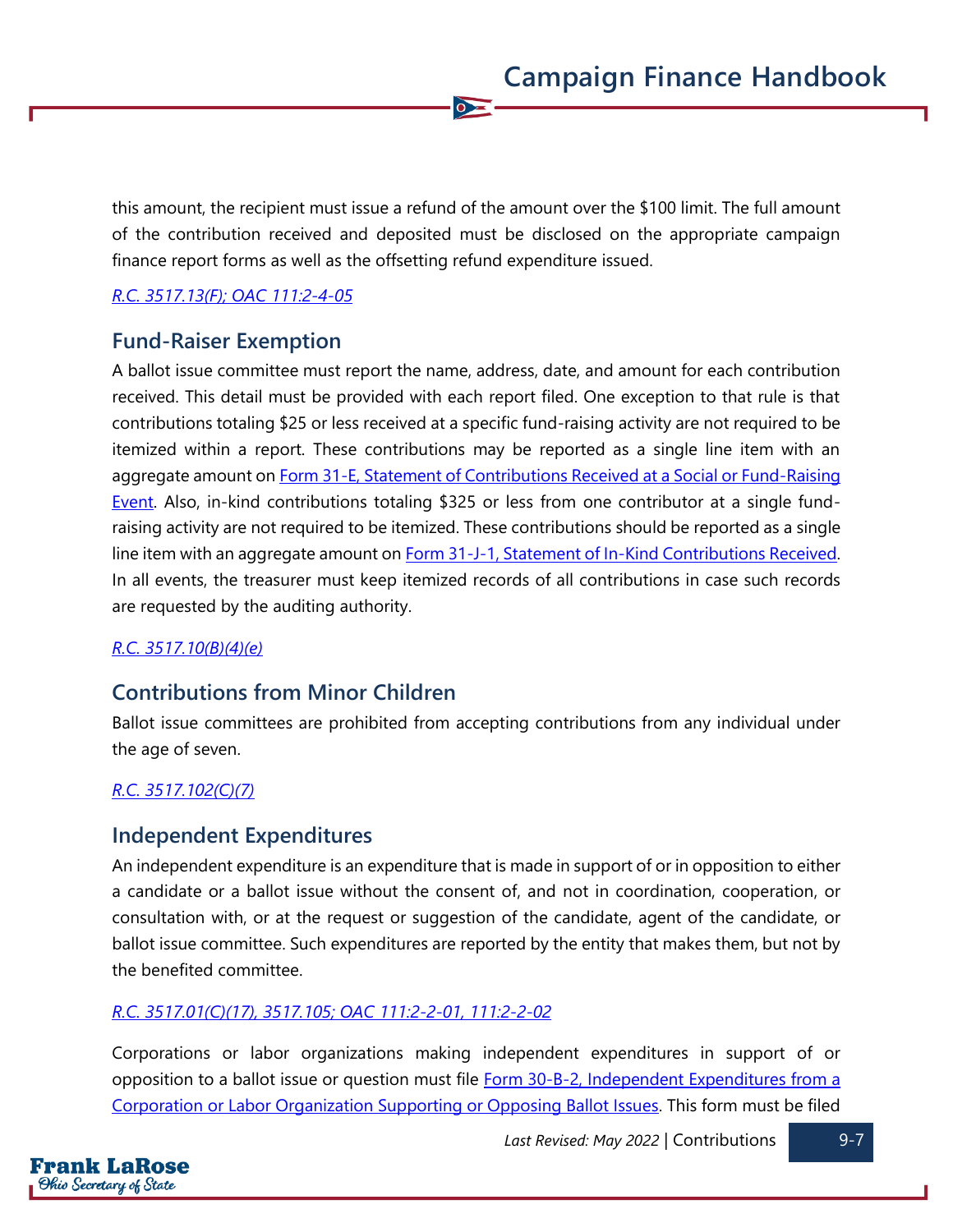at the county board of elections for local issues or at the Secretary of State's Office for statewide issues. See [Chapter 10, Business and Labor Organizations,](https://www.ohiosos.gov/globalassets/candidates/cfguide/chapters/chapter10.pdf) for more information about these filing requirements.

 $\bullet$ 

Campaign Committees, PACs, PCEs, or political parties making independent expenditures in support of or opposition to a ballot issue or question must complete [Form 31-U, Independent](https://www.ohiosos.gov/globalassets/candidates/forms/31u.pdf)  [Expenditures Made by a Campaign Committee, PAC, Political Party,](https://www.ohiosos.gov/globalassets/candidates/forms/31u.pdf) or Legislative Campaign Fund, as part of the committee's next required campaign finance report.

Individuals, partnerships, or other entities making more than \$100 in independent expenditures in support of or opposition to a ballot issue or question must file Form 30-E, Independent [Expenditures Made by Individuals, Partnerships,](https://www.ohiosos.gov/globalassets/candidates/forms/30e.pdf) or Other Entities. This form must be filed at the county board of elections for local issues or at the Secretary of State's Office for statewide issues. No report is required if \$100 or less was expended.

# **In-Kind Contributions**

An in-kind contribution is a non-monetary contribution of goods or services that is made with the consent of, in coordination or cooperation with, or at the request or suggestion of, the benefited ballot issue committee. Examples include receiving postage or signs, receiving rent-free office space, having personnel compensated by a third party, or having a third party buy media advertising on behalf of the ballot issue committee.

#### *[R.C. 3517.01\(C\)\(16\)](https://codes.ohio.gov/ohio-revised-code/section-3517.01)*

# **Partnerships/Unincorporated Associations**

Contributions received from partnerships or unincorporated associations must reflect both the name of the entity and the individual contributing. Incorporated professional associations and limited liability companies are considered unincorporated associations or, if applicable, partnerships. Contributions may be transmitted by these entities but must include, at the time of the distribution, detailed information on the allocation of the contribution amount among the owners or partners of the unincorporated association or partnership. A recipient may not accept, deposit, or use a contribution from a partnership or other unincorporated business unless the recipient has the allocation information necessary to itemize the contribution by the partner, owner, or member.

[R.C. 3517.10\(I\);](https://codes.ohio.gov/ohio-revised-code/section-3517.10) [OAC 111:2-4-20;](https://codes.ohio.gov/ohio-administrative-code/rule-111:2-4-20) [OEC Adv. 96ELC-03](https://elc.ohio.gov/wps/portal/gov/elc/opinions-decisions/advisory-opinions/by-year/96-03)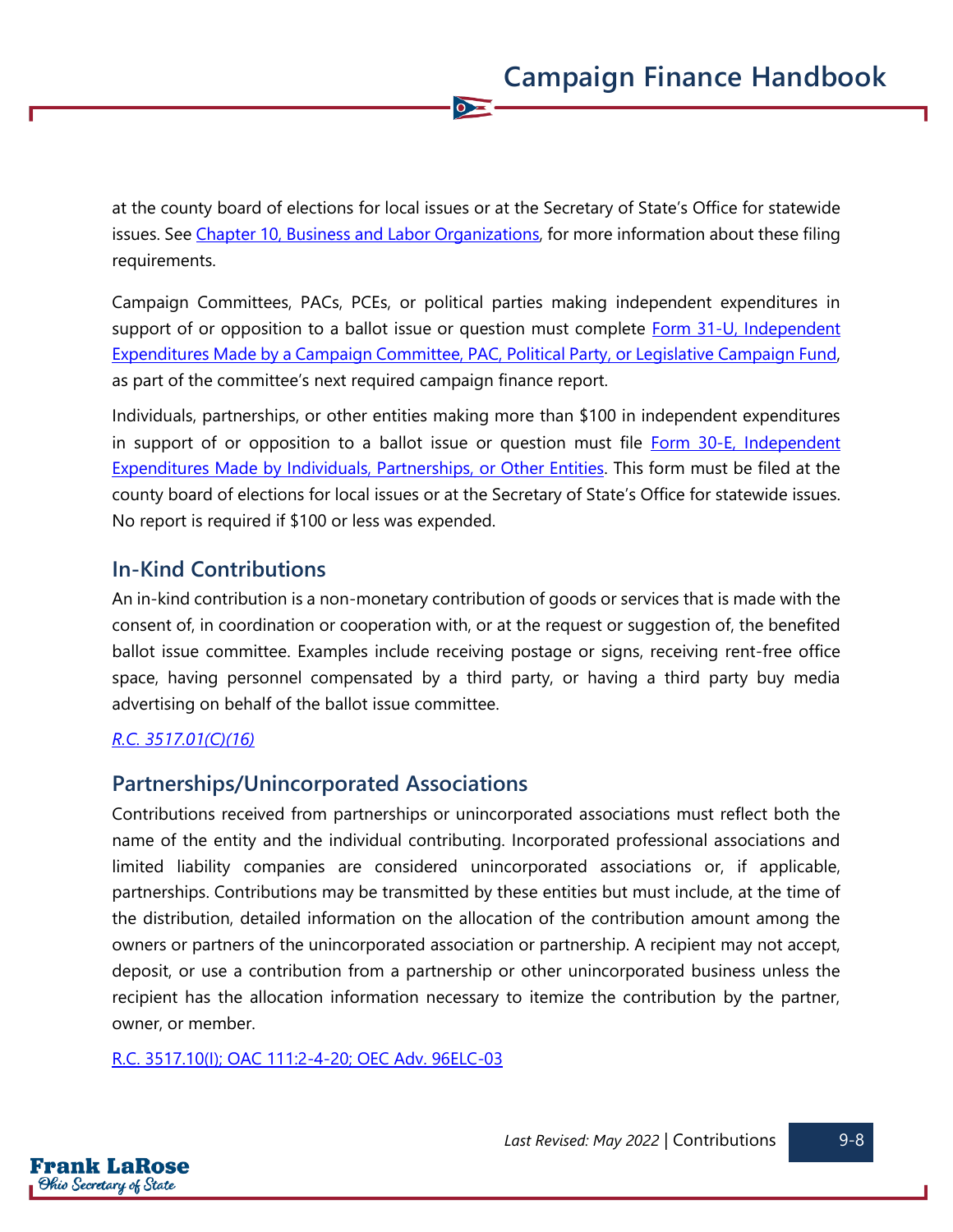# **Public Employee Solicitations**

Public employees may not solicit contributions or be solicited for contributions while performing their official duties or while they are in those areas of a public building where official business is transacted or conducted. The term "public employee" does not include any person holding an elective office.

 $\bullet$ 

#### *[R.C. 3517.092\(F\)](https://codes.ohio.gov/ohio-revised-code/section-3517.092)*

# **Deposit of Contributions or Other Income**

The ballot issue committee must deposit all contributions in an account within 30 days of receipt or return the contribution to the donor. A contribution that is clearly illegal must be returned and not deposited. A contribution that appears on its face to be legal (e.g., not from a foreign national, corporation, or in excess of the contribution limits) may be deposited and used by the committee.

Contributions that appear questionable may be deposited, but not spent. The treasurer must make a good-faith effort to determine the legality of the contribution. If, within 30 days of receipt, it cannot be determined that the contribution is legal, then it must be returned.

If a contribution is kept that is later found to be illegal, then the committee must refund it within 10 days of the discovery.

#### *[OAC 111:2-4-11](https://codes.ohio.gov/ohio-administrative-code/rule-111:2-4-11)*

#### **Raffles**

The use of raffles or other games of chance to raise money for a ballot issue committee, while not specifically prohibited in the campaign finance statutes, is discouraged for many reasons. First, the collecting and reporting of all the required contributor information for every raffle ticket or chance sold can be very difficult. A committee treasurer must keep a strict account of all contributions received – regardless the amount of the contribution. Second, the raffle or other games or schemes of chance in which persons pay to play may be a lottery prohibited by **Article** [XV, Section 6 of the Ohio Constitution](https://www.legislature.ohio.gov/laws/ohio-constitution/section?const=15.06) or may constitute gambling in violation of [R.C. 2915.](https://codes.ohio.gov/ohio-revised-code/chapter-2915) In addition, political fundraising events involving a raffle or other scheme or game of chance held on the premise of a liquor permit holder may involve a violation of [OAC 4301:1-1-53](https://codes.ohio.gov/ohio-administrative-code/rule-4301:1-1-53) of the Ohio Department of Commerce, Division of Liquor Control.

Many fundraising events award door prizes to some persons who attend. Giving door prizes of minimal value, such as flower arrangements, is unlikely to constitute a violation because the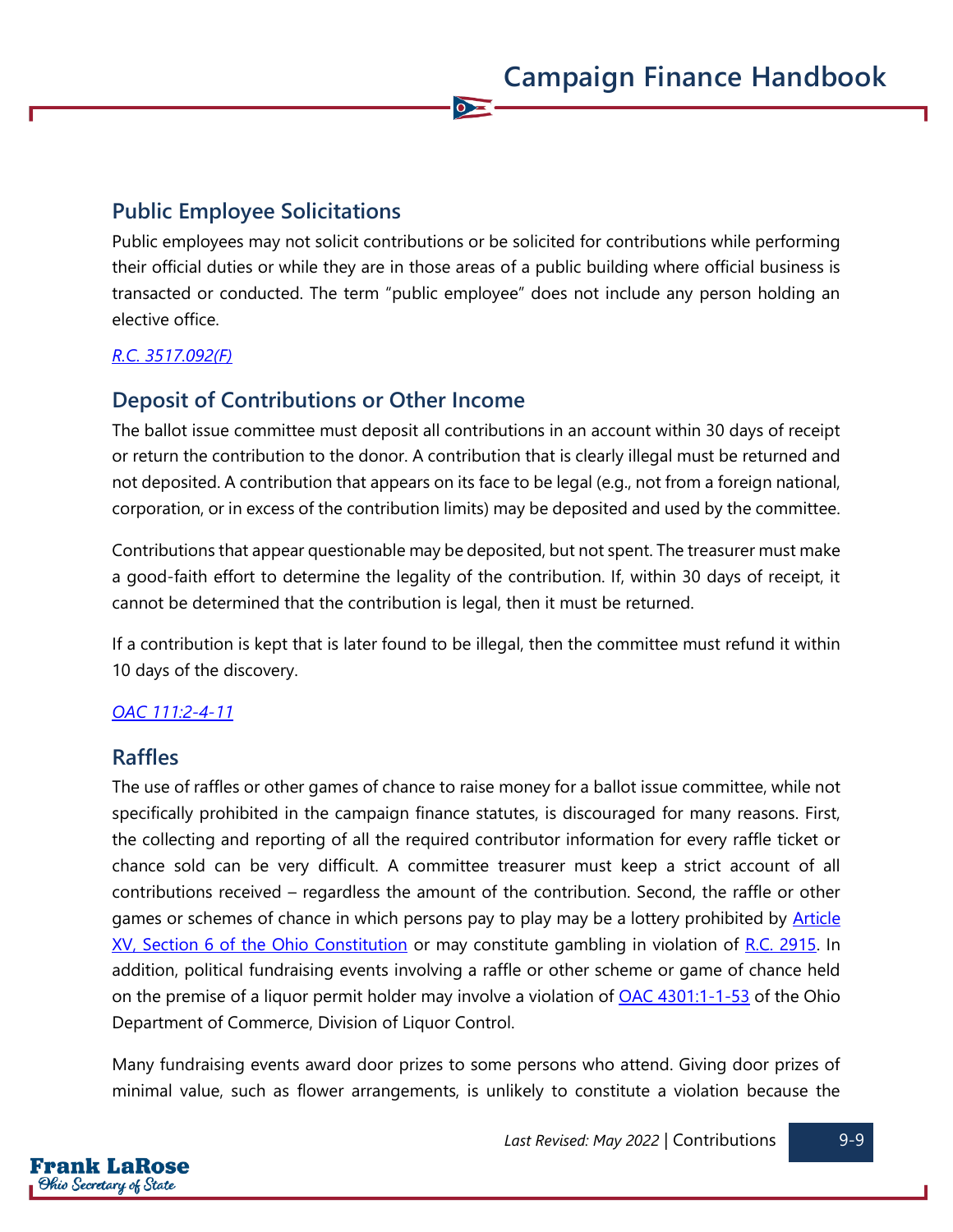persons participating would have contributed regardless of the possibility of receiving a prize. But if the value of the door prize is significant enough to encourage contributors to purchase an entrance ticket in order to win the prize, then a violation may have occurred. Questions or information on raffles and other schemes or games of chance should be referred to the county prosecutor in the county where the activity will occur.

 $\bullet$ 

*SOS Advisory No. 94-04*

# **EXPENDITURES**

#### **Permitted Use of Funds**

A ballot issue committee may use its contributions only in ways that match the definition of expenditure, as defined in  $R.C. 3517.01(C)(6)$ , or to refund excess or illegal contributions. A ballot issue committee may spend money in a manner intended to influence an election or to make a charitable contribution. Charitable contributions are those made to a charity designated as exempt from federal income taxation under subsection 501(a) and described in subsections 501(c)(3), 501(c)(4), 501(c)(8), 501(c)(10), or 501(c)(19) of the Internal Revenue Code, or to any charity approved by advisory opinion of the Ohio Elections Commission.

#### [R.C. 3517.08\(G\)](https://codes.ohio.gov/ohio-revised-code/section-3517.08)

No person may convert for personal or business use anything of value from a ballot issue committee's funds.

#### *[R.C. 3517.13\(O\)](https://codes.ohio.gov/ohio-revised-code/section-3517.13)*

Because a ballot issue committee may accept corporate contributions, a ballot issue committee may not contribute to a candidate's campaign committee, a political party, legislative campaign fund, PAC, or PCE.

Questions about a ballot issue committee's use of public property or tax monies to support or oppose an issue or question should be referred to the prosecutor or auditor of that jurisdiction.

#### **Expenditure Verification**

Every expenditure in excess of \$25 must have a corresponding canceled check or receipt photocopy attached to the report. A proper receipt is one that has been marked "PAID" by the vendor. In addition, the Secretary of State or the county board of elections may request a mileage log for mileage reimbursements, so that the expenditure and its appropriateness may be verified.

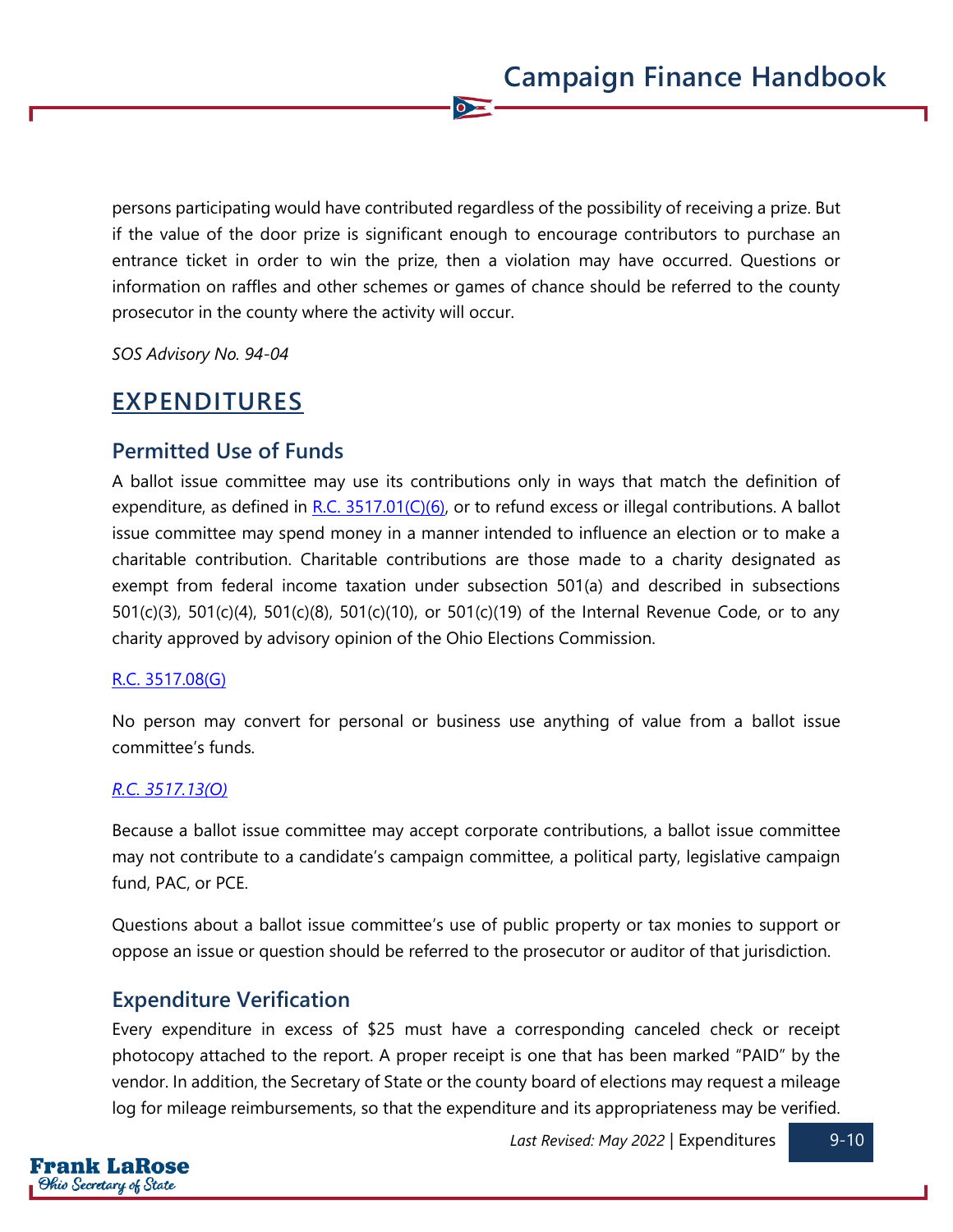If canceled checks are not returned or provided by the banking institution of the ballot issue committee, a copy or printout of the ballot issue committee's bank statements will suffice for the receipt requirement so long as the name of the vendor, date of transaction, and amount of the expenditure are all provided. Additionally, printouts of cancelled check images as provided by the ballot issue committee's banking institution satisfy the expenditure verification requirement.

 $\bullet$ 

#### [R.C. 3517.10\(D\);](https://codes.ohio.gov/ohio-revised-code/section-3517.10) [OAC 111:2-4-13;](https://codes.ohio.gov/ohio-administrative-code/rule-111:2-4-13) [OEC Advs. 87ELC-03,](https://elc.ohio.gov/wps/portal/gov/elc/opinions-decisions/advisory-opinions/by-year/87-3) [87ELC-12](https://elc.ohio.gov/wps/portal/gov/elc/opinions-decisions/advisory-opinions/by-year/87-12)

# **REPORTING**

# **Electronic Filing**

Any ballot issue committee registered to support or oppose a statewide issue or question must file its campaign finance report electronically if the committee received contributions over \$10,000 or made expenditures over \$10,000 during the reporting period. See [Chapter 13, Electronic Filing](https://www.ohiosos.gov/globalassets/candidates/cfguide/chapters/chapter13.pdf) of Campaign Finance Reports, for more information.

# **Corrections and Amendments**

When a correction is necessary or additional information is obtained by the committee or required by the auditing authority relating to a report that has already been filed, an amended report must be filed. Amendments consist only of corrections to previously submitted information or additional information. The amendment should include either a report cover page or a cover letter specifying the name of the committee that is filing and which report is being amended. When the error is found, or when checks are received that could not earlier be attached to a report, the amendment should be filed immediately.

When an auditing authority requests more information or a correction to a report, the ballot issue committee has 21 days to provide the information or correction.

#### *[R.C. 3517.11\(B\)](https://codes.ohio.gov/ohio-revised-code/section-3517.11)*

# **Record Retention**

Committees must keep their records for six years, even when changing treasurers. This requirement includes all bank records (including deposit records), reports, amendments, correspondence, receipts, invoices, and mileage logs.

*[R.C. 3517.10\(C\), \(D\);](https://codes.ohio.gov/ohio-revised-code/section-3517.10) [OAC 111:2-4-13](https://codes.ohio.gov/ohio-administrative-code/rule-111:2-4-13)*